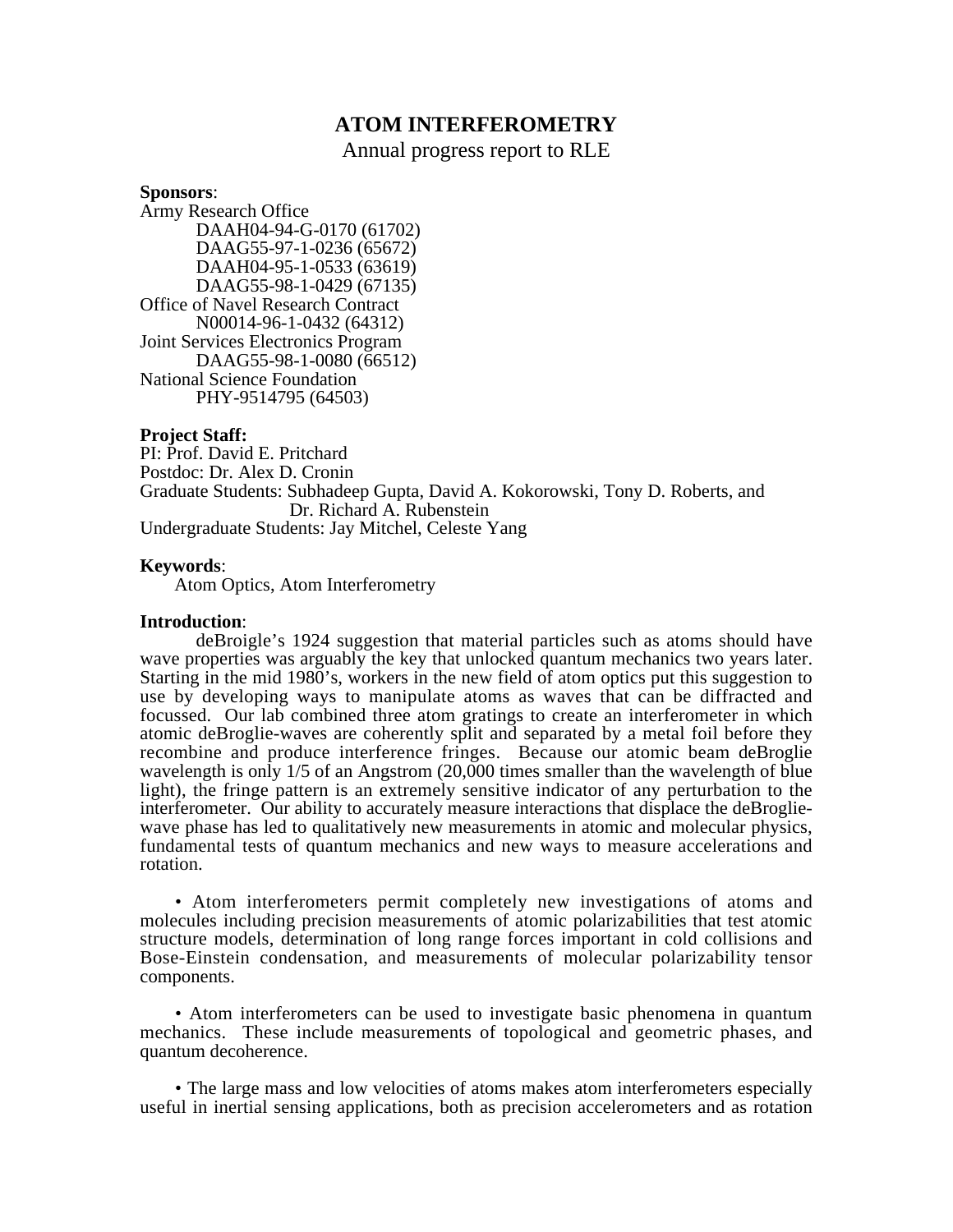sensors. They have a potential sensitivity to rotations  $\sim 10^{10}$  greater than that of optical interferometers with the same enclosed area.

• In the future we anticipate atom interferometers will be used to precisely measure atom-surface interactions.

• Atom lithography using coherently manipulated fringe patterns that are directly deposited onto substrates is another promising application.

Our group has pioneered many of these areas, including the first atom interferometry experiments that employed physically separated paths to make precision measurements [1], the first quantitative demonstration of an atom interferometer inertial sensor [2], and the development of longitudinal atom interferometry [3].

# **Longitudinal Atom Interferometry**

Over the past year, we published papers on a series of atom optical experiments using a longitudinal interferometer (Figure 1). This interferometer consists of a pair of differentially detuned, separated oscillatory fields (DSOF), that separate the two interfering paths in longitudinal momentum space rather than position space. In a first experiment [3], we demonstrated that the dephasing of an amplitude-modulated atomic beam due to the large dispersion of the vacuum for matter waves can be reversed, using DSOF, in a process analogous to half a spin echo. Turning the process around, we were able to produce 'remote' amplitude modulation at any desired location in the beam. We went on to measure the quantum state of a beam which had been non-trivially modulated [4], in the first demonstration of our general technique for using DSOF to determine the longitudinal density matrix of such systems [5]. Finally, we performed a search of our supersonic beam source [6], looking for evidence of inherent coherences which would be undetectable using conventional techniques. The results of this last experiment have resolved a long standing controversy over the correct quantum description of the atomic beams used in all sorts of atomic physics experiments. We have also developed a fully quantum mechanical formalism [5] for describing molecular beam resonance. This formalism provides a new perspective on the resonance phenomena which should lead to further theoretical and experimental advances in the area of longitudinal atom optics.

#### *Rephased Amplitude Modulation*

When high-frequency  $(> 100 \text{ kHz})$  amplitude modulation is applied to our atomic beam, the 'packets' of atoms produced quickly separate due to the distribution of their atomic velocities. A detector placed more than a few centimeters downstream will see no evidence of the modulation, but rather simply a constant flux of atoms. The DSOF interferometer, however, introduces a velocity dependent phase shift that can be tailored to cancel this natural dephasing. This allows us to detect the 'hidden' amplitude modulation, which appears as a time-independent interference signal easily observed by a dc detector.

#### *Measuring the Density Matrix of a Matter-Wave Beam*

As indicated above, amplitude modulation of an atomic beam can be detected using the DSOF interferometer. An amplitude modulated beam will exhibit a characteristic interference signal at a particular frequency setting of the DSOF resonance coils. The modulation can then be deduced from the relative frequencies of the two DSOF coils;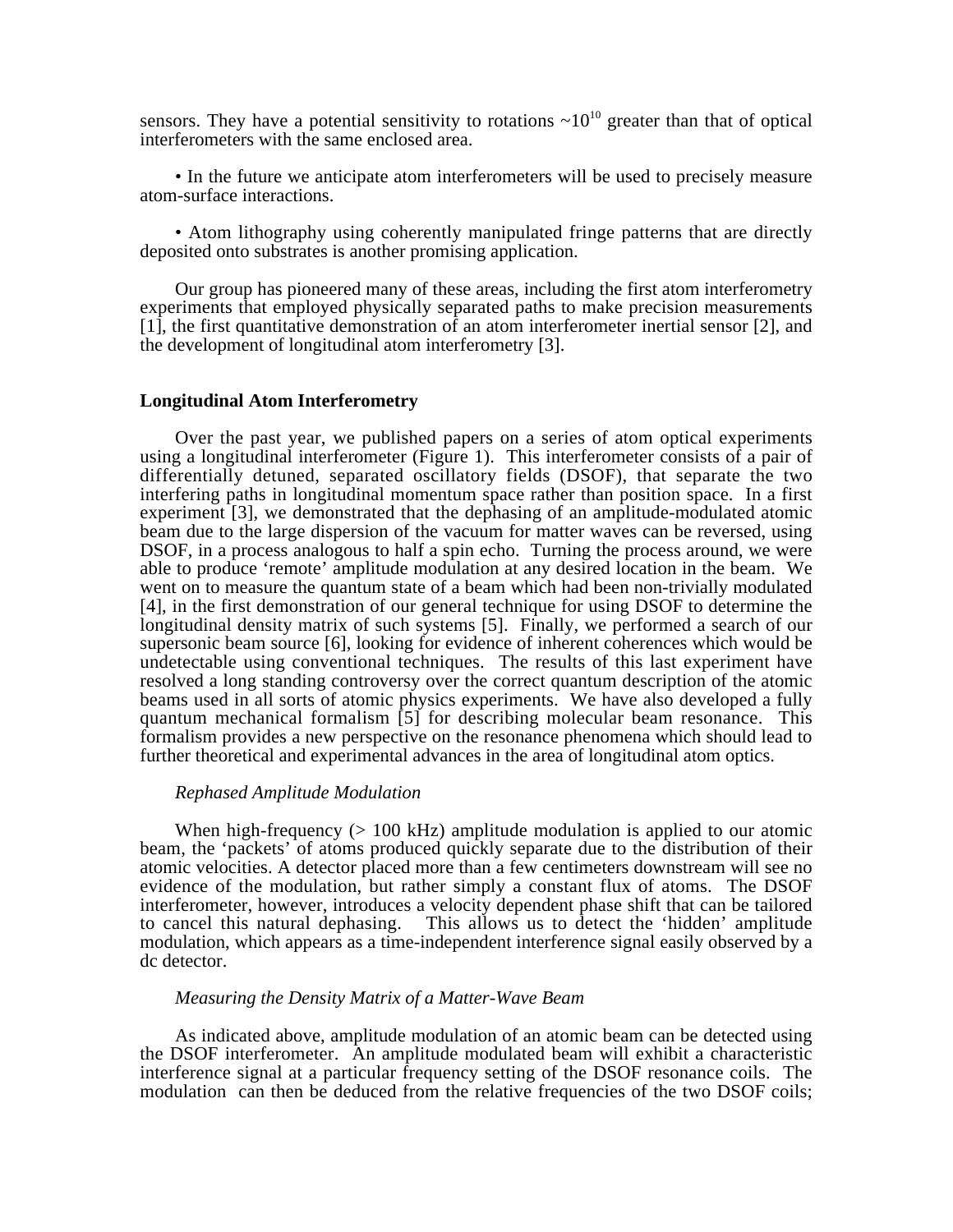and the modulator's location can be inferred from the average detuning of the coils from atomic resonance.

More generally, a Fourier transform of the interference fringes observed at a given DSOF setting corresponds to a slice of the atomic density matrix. Thus, by sweeping the DSOF coil frequencies, we were able to measure the entire density matrix, obtaining the complete set of knowable information about the quantum state of out atomic beam. In a recently completed experiment, we measured the density matrix of a beam that had been doubly amplitude modulated. In Figure 2 are plotted our results, 'slices' of the density matrix for this system, as determined using our DSOF interferometer.



Figure 1: Longitudinal interferometer: the interfering paths are separated in momentum and internal state space, rather than position space. Atoms incident in the ground state are excited either in the first or second of two "DSOF" (for Differentially Detuned Separated Oscillatory Fields) coils. As the atoms are excited, they also receive a momentum kick proportional to the detuning of the field coil from resonance. Beyond the second region, the two paths overlap to produce an interference pattern.

#### *Searching for Coherences*

Using the same Fourier transform technique as in the density matrix measurement, we have performed a search of our atomic beam source for any intrinsic momentum coherences (which would appear as amplitude modulation) up to a frequency of 100 kHz. To do this, we simply looked for interference fringes at all possible modulation frequencies and relative phase shifts. Our data primarily indicate the absence of any such intrinsic modulation. This confirms a long standing, yet never proven, assumption that the density matrix of an atomic beam is essentially diagonal—that is, there are no detectable correlations between different momentum components of the beam. This implies that there is no regular emission of wavepackets from the oven, for example. This knowledge will be important to the field of atom optics as we attempt to exert ever finer control over the quantum state of atomic beams (e.g. in atom lithography).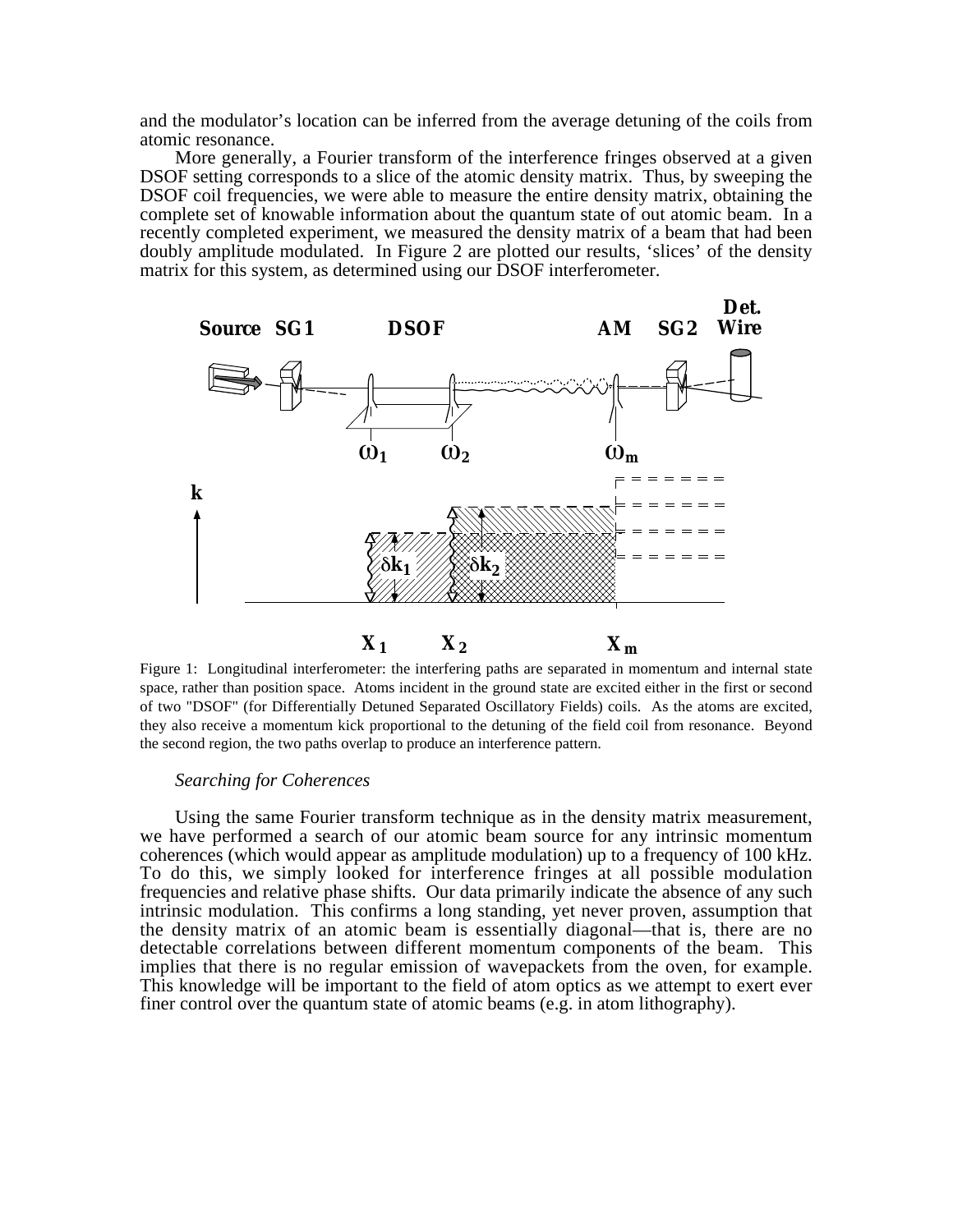

Figure 2: Measured amplitude (a) and phase (b) of the doubly amplitude modulated density matrix with modulation frequency  $\omega_{m}= 2\pi \times 60.9$  kHz. The solid lines are a theoretical prediction based on the parameters of the modulation.

#### **Transverse Atom Interferometery**

We have recently upgraded our transverse interferometer by mounting the atomic diffraction gratings on a rigid board which is suspended within the apparatus. This improves the vibrational and thermal stability of the interferometer; and accordingly, we observe dramatically less phase drift between the two separated paths. We also redesigned the vacuum chamber for greater access to the experimental components. It now includes a test facility which we use to charactarize several atomic diffraction gratings at a time.

 Having made these improvements, we plan now to emphasize new and more precise measurements in atomic physics as well as fundamental experiments in quantum mechanics. Exploiting the unique capability of our separated beam interferometer to apply well defined interactions to only one arm of the interferometer, we aim to significantly improve our knowledge of atomic and molecular properties.

### *Polarizability of Multiple Alkalis*

An atom's polarizability governs its interaction with electric fields and is an important parameter in Van der Waals interactions, electric dipole transition rates, and long-range interatomic potentials. We will measure the polarizabilities of the alkali metals through cesium to  $\langle 0.1\%$  accuracy—more than an order of magnitude better than current values, and to measure their relative polarizability at the 0.01% level. The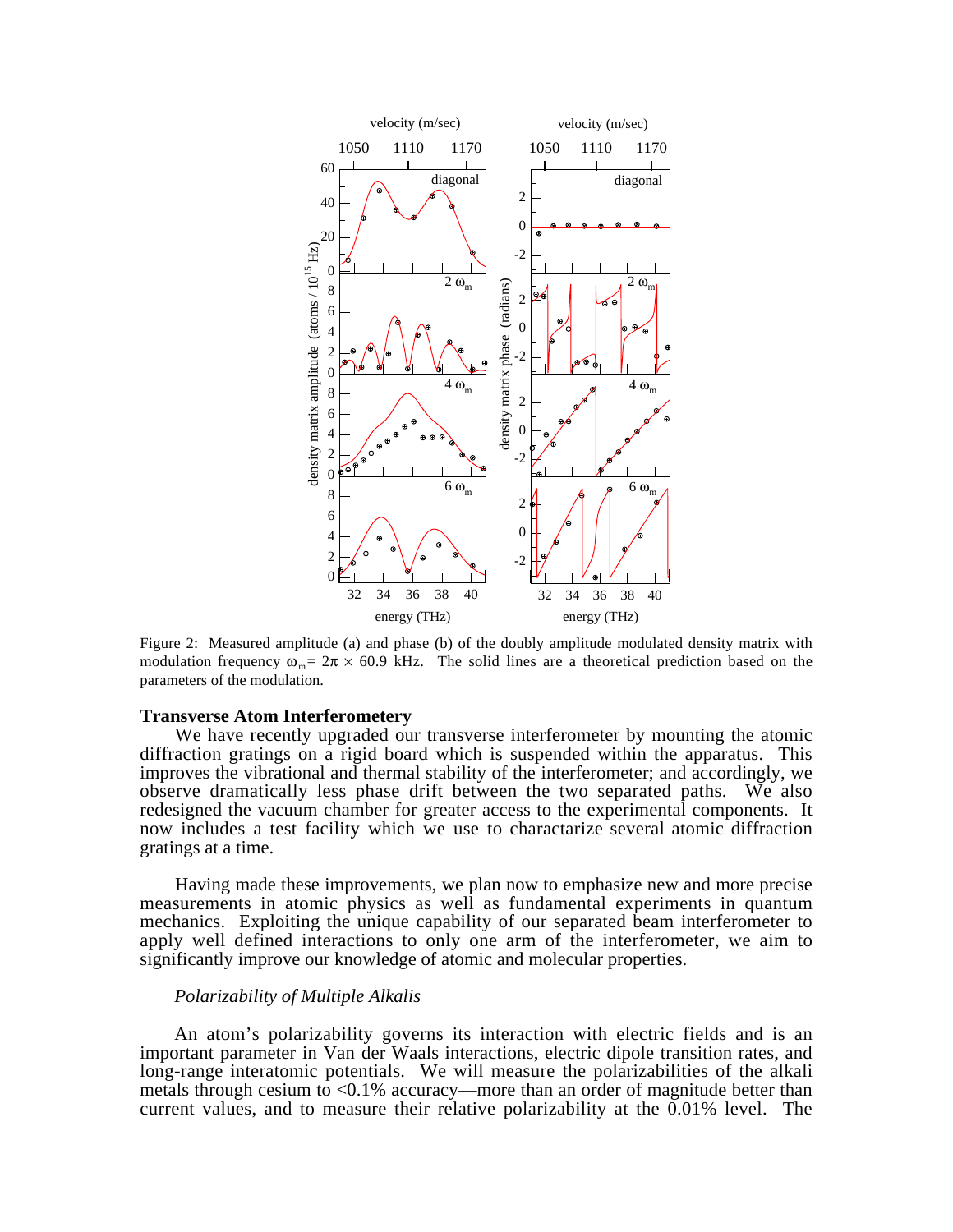species independence of our gratings (cf light gratings) allows us to switch alkalis easily, and velocity multiplexing will increase our accuracy and precision to the 0.1% and 0.01% targets. Our relative measurements will ultimately be normalized by a single, higher precision experiment using a sodium BEC.

## *Anisotropic Polarizability of Sodium Molecules*

We will also make the first measurement of both the parallel and the perpendicular components of the polarizability of the dimer molecule  $\tilde{N}a_2$ . This will permit tests of various approximations used in molecular structure calculations. The asymmetry of the polarizability causes the electric field induced phase shift to depend on the molecule's rotational state. The beating of interference patterns for molecules in different rotational states generates considerable structure as a function of field strength and permits the accurate determination of both polarizability components.

# *Velocity Dependent Index of Refraction*

We were the first to investigate the index of refraction of gasses for sodium matter waves, by measuring the phase shift when the sodium (and molecular sodium) de Broglie waves in one arm of our interferometer passed through a gas cell [7]. We now propose to extend our study by varying the velocity of our sodium beam to adjust the average center of mass energy of the inter-atomic collisions, and to reduce the uncertainty in center-ofmass energy by cooling the gas cell to liquid nitrogen temperatures. In optical parlance, we will measure the dispersion, i.e. the variation of index with wavelength. These measurements will test the new theoretical predictions inspired by our earlier work and refine the shapes of the long-range potentials between sodium and other gases. We hope to observe glory oscillations; a novel interference effect manifest as oscillations in the index of refraction as a function of velocity [8].

#### *Decoherence*

In a recent experimental realization [9] of Feynman's gedankenexperiment, we explicitly demonstrated that the loss of interference due to scattering a single photon from an atom in our interferometer is directly related to the degree of "which-path" information contained in the final state of the scattered photon. While this supports the general picture of decoherence as "monitoring by the environment," theorists warn [10] that the intuition derived from simple experiments does not necessarily extend to cover more realistic systems such as might be encountered in quantum computers. We will extend our previous experiment to approach the limit of a single quantum object interacting with a thermal environment (i.e. blackbody radiation), the mechanism most often invoked to explain the fragility of superposition states in quantum computation.

### **References**

- [1] D. W. Keith, C. R. Ekstrom, Q. A. Turchette, and D. E. Pritchard, "An interferometer for atoms," *Phys. Rev. Lett.*, 66(21): 2693-2696 (1991).
- [2] A. Lenef, T. D. Hammond, E. T. Smith, M. S. Chapman, R. A. Rubenstein, and D. E. Pritchard, "Rotation Sensing with an Atom Interferometer," *Phys. Rev. Lett.*, 78(5): 760-763 (1997).